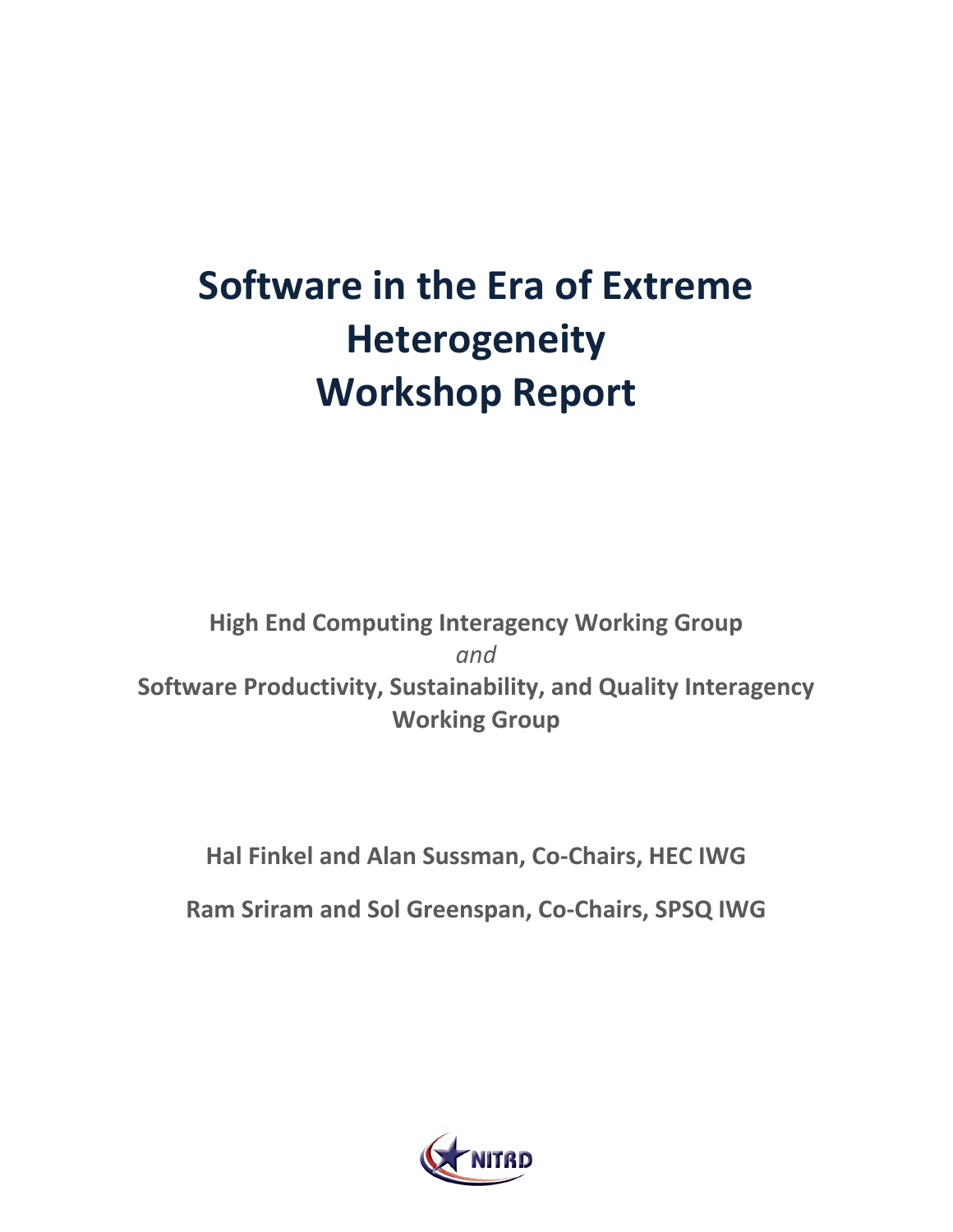### **Table of Contents**

| Sessions I and II: Software Development, Productivity, and Sustainment Challenges of Extreme |  |
|----------------------------------------------------------------------------------------------|--|
|                                                                                              |  |
|                                                                                              |  |
|                                                                                              |  |
|                                                                                              |  |
|                                                                                              |  |
|                                                                                              |  |
|                                                                                              |  |
|                                                                                              |  |
|                                                                                              |  |
|                                                                                              |  |
|                                                                                              |  |
|                                                                                              |  |
|                                                                                              |  |
|                                                                                              |  |
|                                                                                              |  |
|                                                                                              |  |
|                                                                                              |  |
|                                                                                              |  |
|                                                                                              |  |
|                                                                                              |  |
|                                                                                              |  |
|                                                                                              |  |
|                                                                                              |  |
|                                                                                              |  |
|                                                                                              |  |

**Copyright Notice**: This document is a work of the United States Government and is in the public domain (see 17 U.S.C. §105). It may be freely distributed and copied with acknowledgment to the NITRD Program. This and other NITRD documents are available online a[t https://www.nitrd.gov/publications/.](https://www.nitrd.gov/publications/)

**Note**: Any mention in the text of commercial or academic partners or their products is for information only; it does not imply endorsement or recommendation by any U.S. Government agency. Published in the United States of America, 2022.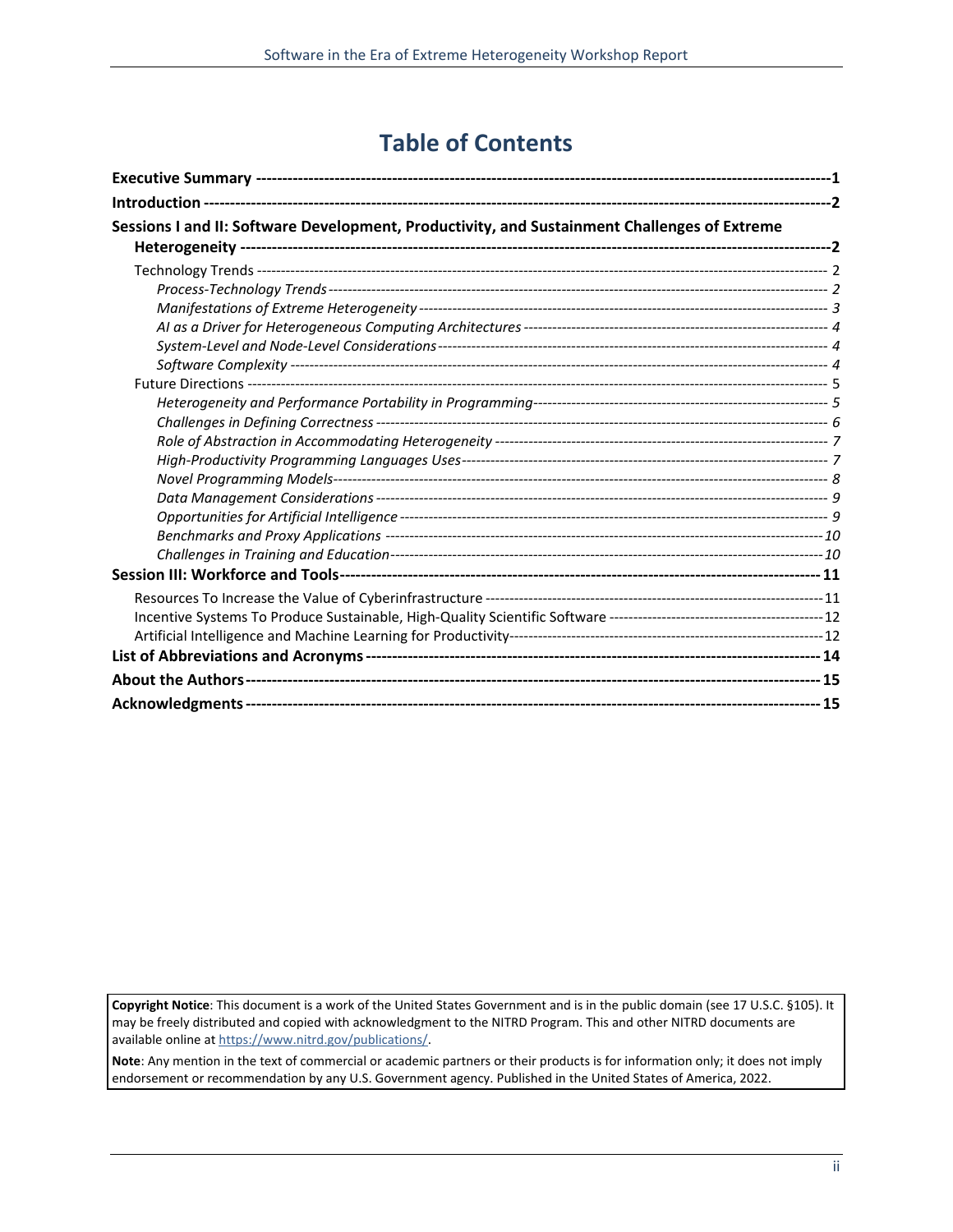### <span id="page-2-0"></span>**Executive Summary**

The NITRD High End Computing (HEC) and Software Productivity, Sustainability, and Quality (SPSQ) Interagency Working Groups (IWGs) held a joint workshop on "Software in an Era of Extreme Heterogeneity" September 22–24, 2020, to explore the advanced computing landscape and the accompanying software development challenges and opportunities for the next 5–10 years. The state of HEC technology is rapidly changing because of the need to introduce a variety of unfamiliar hardware solutions to increase performance. This increasing hardware heterogeneity is exacerbated by memory, interconnect, and file input/output performance lagging behind computational capabilities, thus leading to substantial demands on the programming environment to keep pace.

The workshop brought together thought leaders from industry, academia, and the Federal agencies over a 3-day period to look at challenges imposed by extreme heterogeneity of emerging and future computational platforms and how the software and community must evolve to respond to the challenges being placed on HEC software development and sustainment. The following lists key opportunities and challenges identified during the workshop that could better prepare the HEC community for the era of extreme heterogeneity:

- Trends in semiconductor technology and the increasing prevalence of heterogeneous system architectures are leading to an increased interest in portable, often task-oriented and data floworiented, programming models. Synergistically adopting these programming models could enable application portability to a more diverse set of systems featuring heterogeneous architectures.
- Artificial intelligence and machine learning (AI/ML) infuse new capabilities into both application software and programming environments, enabling software to take advantage of complex heterogeneous systems and reducing the effort required to produce reliable, robust software and tools. While significant challenges remain in curating and characterizing the many required datasets, the diverse needs of ML training and inference workloads are driving innovation in both computational architectures and data management capabilities.
- The increase in software complexity, compounded by the inherent nondeterminism in distributed, asynchronous, and approximate computing hardware, is both driving the adoption of highproductivity programming tools and languages and adding to the challenges in verifying and validating applications on state-of-the-art computing systems. Additional research could help establish methods to ensure sufficient application-level reproducibility and reliability.
- To develop, use, and support software on heterogeneous systems, it is essential to recognize the value of people with the necessary skills, to develop applicable cross-institutional career paths, and to create the proper institutional incentives to employ people with those skills. Greater exposure to the benefits and challenges of heterogeneous systems earlier in the educational process could inspire the next generation to consider careers in high-end computing.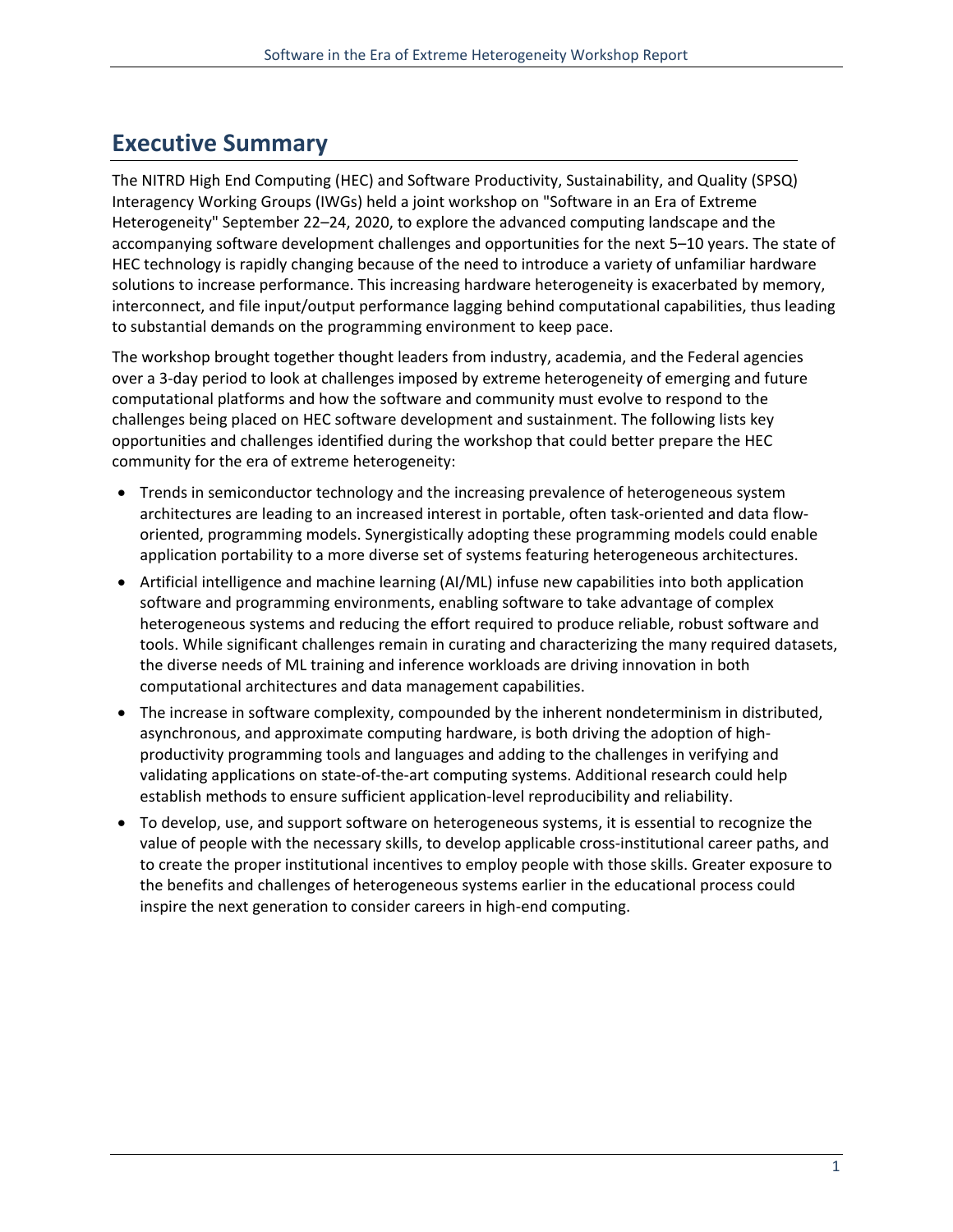### <span id="page-3-0"></span>**Introduction**

In an era of increasing hardware heterogeneity, there are substantial demands placed on the HEC software development community to adapt to the rapidly changing technical landscape. Software design cycles are traditionally much longer than their hardware development counterparts. The lag time between the installation of heterogeneous hardware and the implementation of new software functionality can take full advantage of the evolving hardware that has been steadily increasing as new technology has flooded the HEC space.

The joint NITRD workshop on Software in the Era of Extreme Heterogeneity brought over 100 participants from industry, academia, and Federal agencies to discuss how the community can respond to the challenges being placed on HEC software development and on long-term sustainment. The workshop participants explored the topics of software development and sustainment challenges in an era of extreme heterogeneity; productivity challenges and opportunities presented by extreme heterogeneity; workforce requirements to support software; and what is needed to reduce the human challenge of software development, evolution, and porting. The three sessions of the workshop are summarized in the following text.

# <span id="page-3-1"></span>**Sessions I and II: Software Development, Productivity, and Sustainment Challenges of Extreme Heterogeneity**

HEC software development and sustainment continue to be a challenge that prevents the community from taking advantage of existing and emerging processing capabilities. Increasing hardware heterogeneity will only exacerbate this challenge. Session I of the workshop focused on the following questions:

- How can automated software tools become more responsible for HEC software development and sustainment decisions and efforts?
- Which decisions and efforts can be automated, and which must continue to be performed by humans?
- What opportunities and challenges lie ahead in this space in the era of extreme heterogeneity?

Session II of the workshop focused on scientific computing productivity, performance, and reproducibility and on which key research challenges are likely to be highlighted in future emerging heterogeneous computing environments. Several interconnected themes were highlighted covering various aspects of application software development, system software development, and hardware development in the era of extreme heterogeneity.

#### <span id="page-3-2"></span>**Technology Trends**

#### <span id="page-3-3"></span>*Process-Technology Trends*

The empirical Moore's Law describing the increasing density of transistors combined with Dennard scaling produced, for many decades, progressively more sophisticated processors that ran at higher base frequencies without requiring more power.<sup>[1](#page-3-4)</sup> This meant that processors performed calculations at faster rates, but their increasingly complex circuitry extracted higher relative efficiency from existing

<span id="page-3-4"></span> $1$  Hennessy, John, and David Patterson. "A new golden age for computer architecture: Domain-specific hardware/software co-design, enhanced." In *ACM/IEEE 45th Annual International Symposium on Computer Architecture (ISCA)*, 2018. [https://iscaconf.org/isca2018/turing\\_lecture.html](https://iscaconf.org/isca2018/turing_lecture.html)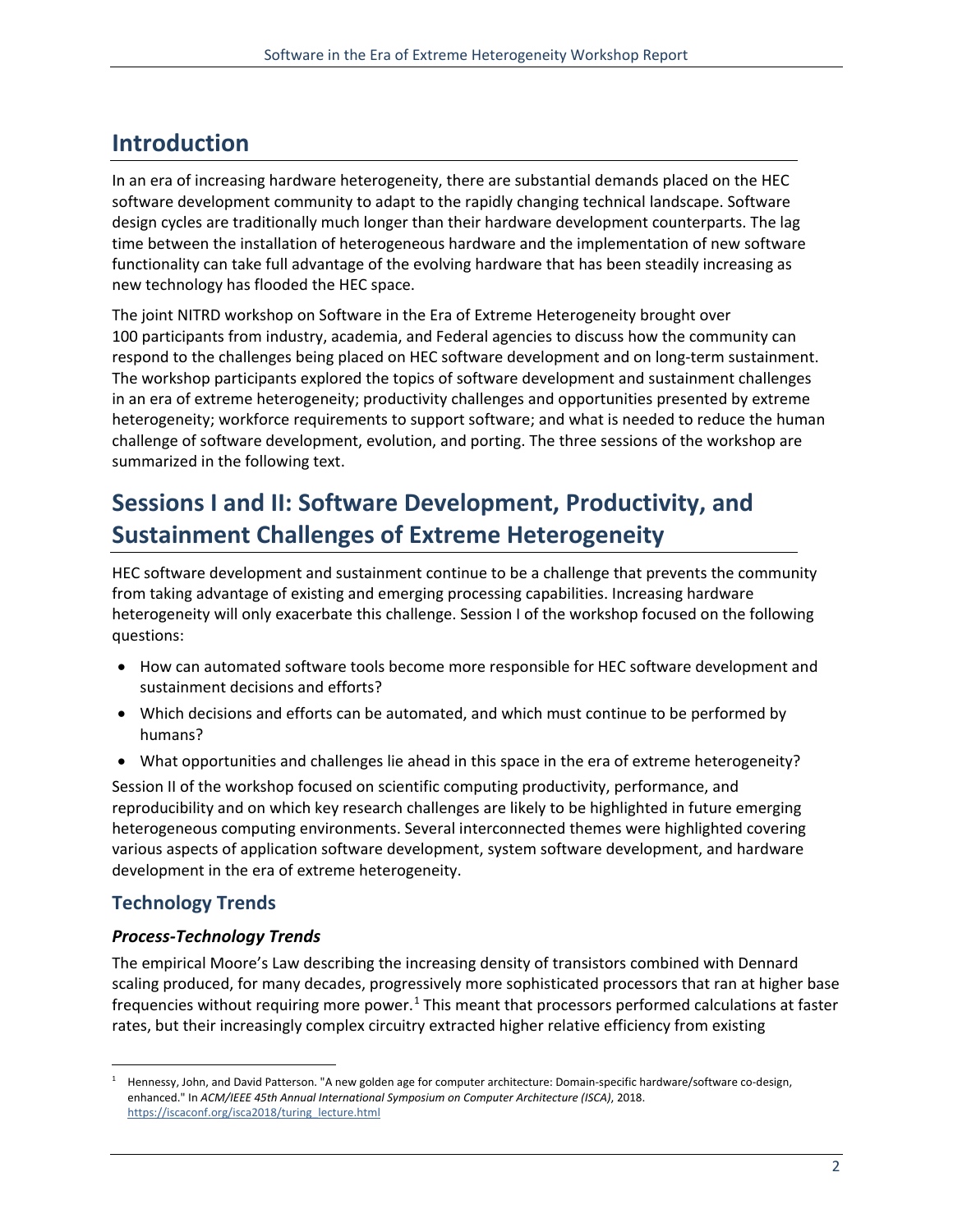applications as well. This complex circuitry, including more on-die memory, could be added at low marginal cost as a result of increasing transistor densities, which came along with decreases in pertransistor energy consumption.

By around 2006, it was becoming clear that these favorable conditions, provided by smooth advancement in the underlying manufacturing technology for integrated circuits, were giving way to a more challenging technological environment. Improved memory performance, especially the access latency to main memory, had slowed appreciably, causing a corresponding slowing of performance improvements for many important classes of algorithms. The breakdown of Dennard scaling from underlying physical factors meant that processor clock rates could no longer be increased as transistor density increased without also using more power; in addition, more active circuitry could not be added without likewise increasing the power required. The end of improvements in planar transistor density was foreseeable as the size of individual transistors approached the minute scales on which quantum mechanics dominates classical material properties.

#### <span id="page-4-0"></span>*Manifestations of Extreme Heterogeneity*

As a result of the aforementioned technology trends, performance gains require increasing architectural innovation, and, especially over the last decade, this innovation has manifested in increased parallelism. Even in commodity computers, multi-core processors are now common. However, an increased prevalence of specialized processors and supporting components has also become common. Even in commodity computers, from laptops to cell phones, multi-core processors are supplemented by graphics processing units (GPUs), along with dedicated components to accelerate everything from encryption to signal processing. Because of a natural alignment of functional requirements and some successful co-design activities with the HEC community, GPUs have turned out to be adept at performing the high-performance numerical calculations needed for simulation and data analysis applications, and are now commonplace in HEC systems.

Performance in HEC systems is increasingly due to specialized, heterogeneous processors, including GPUs, Tensor Processing Units and other kinds of ML accelerators, and smart memories and networking components. [2](#page-4-1) In many HEC systems, most of the computational and memory movement capabilities are present in their GPUs or other accelerators, and not in their general-purpose processors. Moreover, with the demonstration of wafer scale integration, chiplets, $3$  and other advanced packaging and integration approaches, the demonstrated system design space is wider than ever before. [4](#page-4-3) As a result, the processors in each node of a large computing system and the nodes themselves are becoming not only more complex but also more dissimilar from those of comparable computing systems, and the rate of change has increased considerably in recent years. On the horizon are technologies that are even more distinct from traditional processors than common present-day accelerators, including hardware for quantum computing, quantum-inspired computing such as classical simulated annealing acceleration, and neuromorphic computing.

<span id="page-4-1"></span><sup>&</sup>lt;sup>2</sup> Vetter et al., "Extreme heterogeneity 2018: Productive computational science in the era of extreme heterogeneity: Report for DOE ASCR workshop on extreme heterogeneity," 2018[, https://doi.org/10.2172/1473756](https://doi.org/10.2172/1473756)

<span id="page-4-2"></span><sup>&</sup>lt;sup>3</sup> A chiplet is one part of a processing module that makes up a larger integrated circuit like a computer processor.

<span id="page-4-3"></span><sup>4</sup> Semiconductor Research Corporation. "The decadal plan for semiconductors: A pivotal roadmap outlining research priorities," 2021. <https://www.src.org/about/decadal-plan/>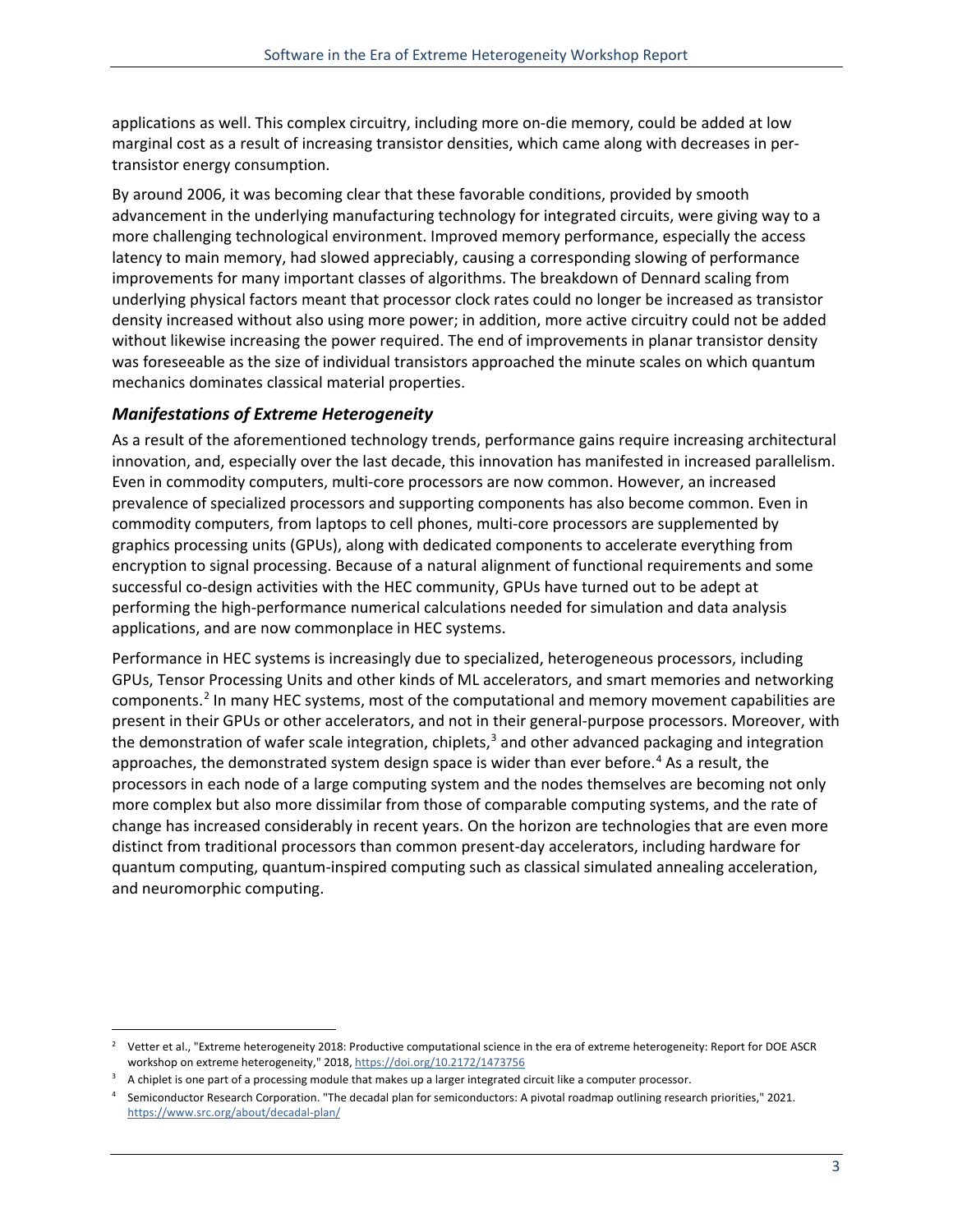#### <span id="page-5-0"></span>*AI as a Driver for Heterogeneous Computing Architectures*

Computing needs, especially training and inference of deep learning algorithms, have exploded in recent years. Deep learning is now a key driver of heterogenous computing architectures in the marketplace because the structure of deep learning algorithms can be exploited in designing hardware that is adapted for deep learning computations. Not all deep learning problems are the same; among many other relevant factors, training and inference, levels and kinds of data sparsity, and precision and reproducibility requirements differ. As a result, the space of potential architectures that are well suited for different deep learning problems is very large and is reflected in the wide array of ML accelerators in the marketplace.<sup>[5](#page-5-3)</sup> ML algorithms are also influencing other kinds of accelerators, notably GPUs, and are on general-purpose processors, as these components are also being adjusted to better support ML and, increasingly, deep learning workloads. Functional units for tensor/matrix processing, support for data types such as bFloat16, and other now prevalent features in HEC architectures are all products of the drive toward better support of deep learning workloads. In general-purpose processors and generally programmable accelerators such as GPUs, these features are now finding uses outside of deep learning algorithms and driving further innovation in other areas.

#### <span id="page-5-1"></span>*System-Level and Node-Level Considerations*

Large HPC systems are commonly composed of many compute nodes connected by a high-speed network interconnect. They have long required software design cycles to target the node-level architecture and, as a mostly separate aspect of the design, have determined how each application is distributed across the nodes. Moreover, even as node-level designs, including the incorporation of accelerators, have changed dramatically, the way that applications deal with the distributed memory aspect of these systems has remained mostly static. Each application was designed to scale to hundreds or thousands of nodes with communication between these nodes accomplished using the message passing interface (MPI), which is a standardized interface<sup>[6](#page-5-4)</sup> supported universally. Data from file systems has been commonly accessed via MPI, and the lower level details have often been ignored. All of this is changing now. Accelerators have made each node extremely powerful, while the speed of the networks has not increased as quickly; furthermore, the networks have increasingly incorporated specialized logic to accelerate particular functions. Applications have become more complicated, and, because interesting problems are rarely uniform, load balancing across the different nodes has become more challenging. This load balancing must occur noting that the movement of data, relatively speaking, is increasingly expensive. Moreover, an analogous set of considerations applies to accessing data from, and storing data to, long-term, multi-level storage subsystems.

#### <span id="page-5-2"></span>*Software Complexity*

Over the past few decades, the complexity of the software ecosystem has grown considerably, and large, modern software projects can easily have tens of millions of lines of code that generate hundreds of external dependencies. In general, the need for improved software is outstripping our ability to write and verify it, let alone to maintain the software that already exists as the underlying systems evolve. Transitioning to emerging modern programming languages and adopting continuous integration and high coverage testing methodologies, code versioning, and other current industry best practices will help, but the projected development-capacity deficit is lessened only slightly by the projected impacts of these productivity enhancements. The need to target a diverse set of heterogeneous architectures

<span id="page-5-3"></span><sup>5</sup> Reuther, Albert, Peter Michaleas, Michael Jones, Vijay Gadepally, Siddharth Samsi, and Jeremy Kepner. "Survey and benchmarking of machine learning accelerators." In 2019 IEEE High Performance Extreme Computing Conference (HPEC), pp. 1–9. *IEEE*, 2019. <https://ieeexplore.ieee.org/abstract/document/8916327/>

<span id="page-5-4"></span><sup>&</sup>lt;sup>6</sup> MPI is standardized by the MPI Forum: <https://www.mpi-forum.org/>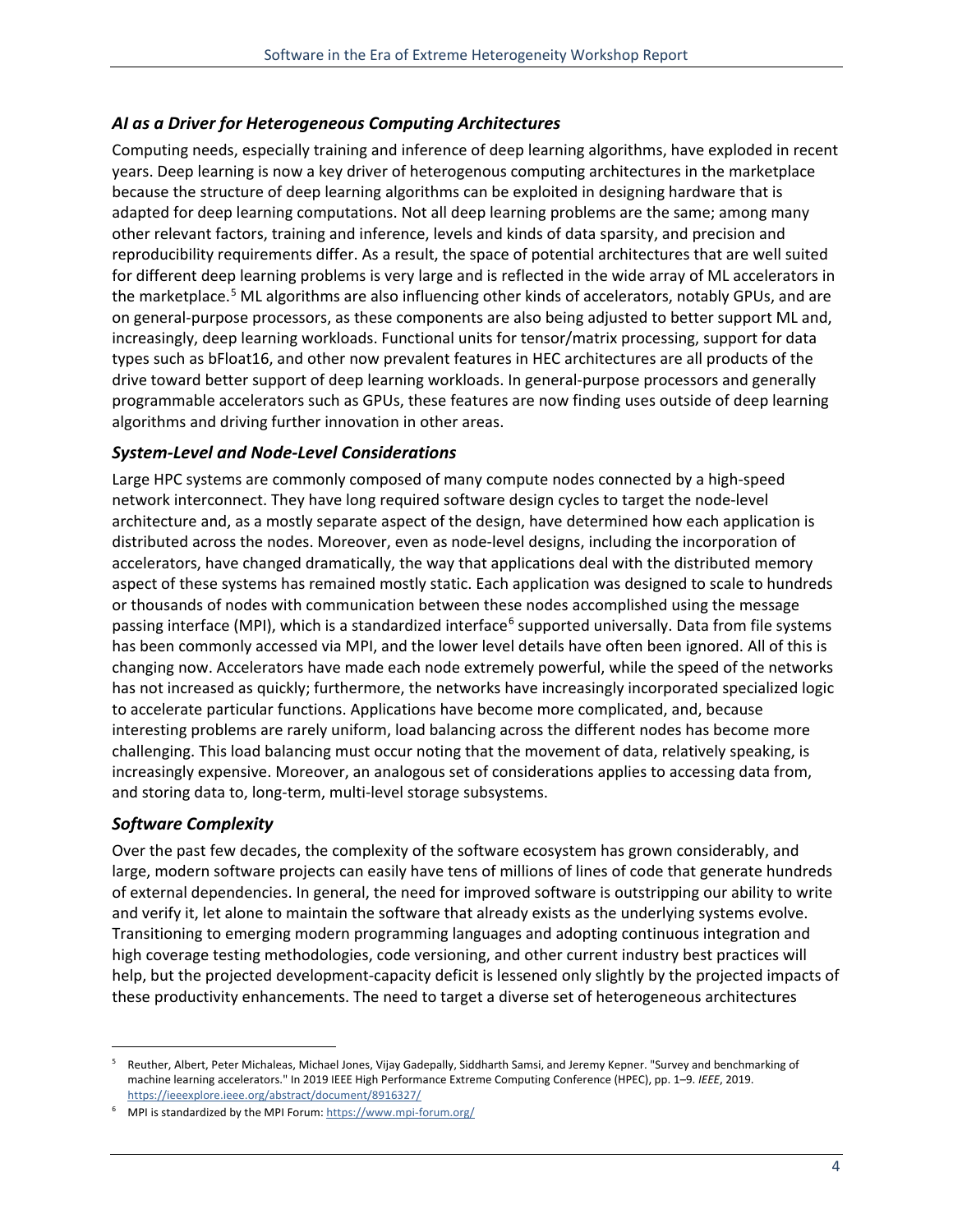makes software improvement even more challenging, in part because the space and complexity of programming models are similarly growing. Directions being pursued include the following:

- Abstraction layers and standards have become key tools in addressing this challenge, although designing abstraction layers that will likely be useful for future hardware and systems, in addition to current ones, requires a considerable amount of educated guesswork.
- Use of containers has also become a key tool in managing complexity and dependencies, but interoperability between different packaged environments then becomes its own challenge.
- Domain-specific languages, autotuning, and AI-driven programming tools are increasingly viewed as potential solutions; however, integration, training, and sustainability all present hindrances that need to be overcome.

#### <span id="page-6-0"></span>**Future Directions**

#### <span id="page-6-1"></span>*Heterogeneity and Performance Portability in Programming*

Computers have always been composed of a myriad of components, but what defines heterogeneity in the current context is the need for ordinary application programmers to understand many different components in terms of both functional and performance characteristics and to use that understanding when creating and configuring their programs. This involves writing code to exploit different functional units on multiple identical cores, exploit different functional units on multiple cores of different types, and manage moving memory between different parts of the system. Programming, an activity that is already complex, is made even more complex by these heterogeneity considerations. It is important to note that developers include domain scientists, computational scientists, software engineers, and others involved in developing and sustaining HEC software. This broad spectrum of developers approaches these complex programming challenges with a wide range of skill levels and educational backgrounds.<sup>[7](#page-6-2)</sup> In decades past, an HEC application might be expected to run on successive generations of only one kind of architecture, often from only one vendor, but this is no longer the general expectation in the current technological environment. Developers, notably including domain scientists, often need to deal directly with hardware changes by altering algorithms and their implementation strategies. Accordingly, the key challenge is not in writing source code that can be used effectively on one such heterogeneous system but to instead write code that can be used effectively across a multitude of different systems and, with little effort, update the code to account for new systems and upgrades to existing systems. This kind of performance portability is hard to achieve because of a multitude of challenges, including the following:

- Heterogeneous system components, with different functional and performance characteristics, naturally have different programming interfaces. Writing a single implementation that can make use of these different interfaces effectively is often difficult.
- Predicting the performance of even a single kind of system is challenging because of the inherent complexity of modern computing components. The interactions between individually hard-topredict systems are likewise difficult to predict, making it even more challenging to predict the heterogeneous HEC system behavior.
- Many system components, in addition to the algorithms used by software, have random aspects to their behavior by design or because of unpredictable factors from the outside world, or both.

<span id="page-6-2"></span><sup>7</sup> Hannay, Jo Erskine, Carolyn MacLeod, Janice Singer, Hans Petter Langtangen, Dietmar Pfahl, and Greg Wilson. "How do scientists develop and use scientific software?" In *2009 ICSE Workshop on Software Engineering for Computational Science and Engineering*, pp. 1–8. IEEE, 2009. <https://software-carpentry.org/files/bib/secse-survey-2009.pdf>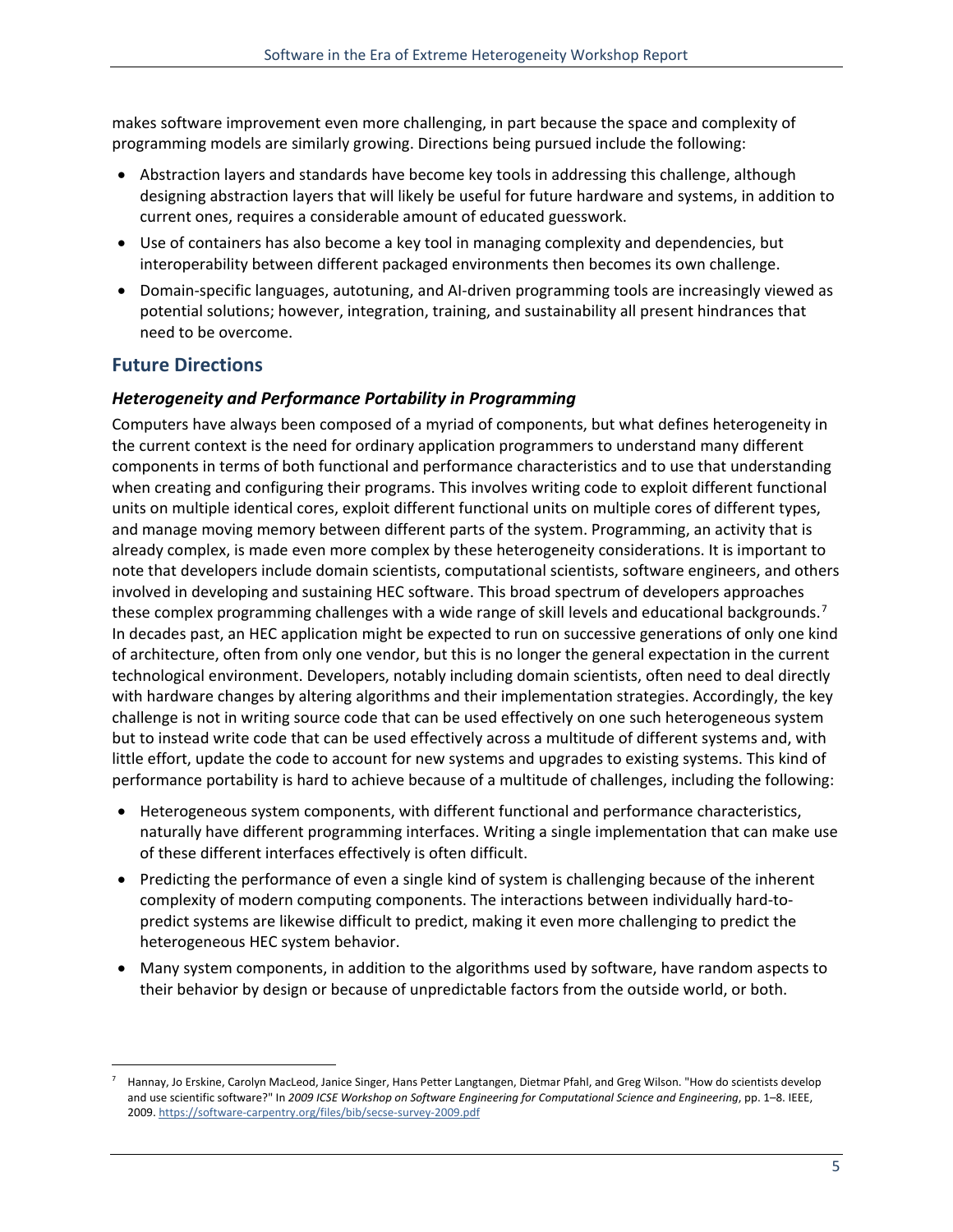- It is often the case that achieving good performance on different kinds of hardware requires software using different kinds of algorithms. For example, some algorithms perform less synchronization and more computational work compared to other algorithms, and different points in this tradeoff space yield the best time to solution on different kinds of hardware.
- The methods of implementing an algorithm need to change to achieve good performance on different kinds of hardware. Currently, these methods can involve changes that are difficult to localize to small portions of the source code, including different layouts and placements of data in memory and different ways of splitting up tasks to run in parallel.
- The compilers used to translate source code into executable applications have a limited ability to optimize an application for different kinds of hardware because of the underlying difficulty of the problem, an inability to make choices that will be optimal for different sizes and kinds of data and parameters used by the application, and constraints imposed by the semantics of the programming languages used by the source code.
- The tradeoffs between maintaining different implementations of software components for different kinds of systems and maintaining a single implementation designed to run on many different kinds of systems are difficult with each choice having costs and risks that are difficult to estimate.
- Cloud computing providers, which are also adopting heterogeneous architectures for many HEC offerings, may be expanding access to, and broadening the user base of, HEC systems. However, supporting cloud platforms, which often use a mixture of both open and proprietary interfaces, adds yet another layer of complexity to the development and deployment of HEC software.

As a result of these challenges, even basic, widely accepted metrics for performance portability are difficult to define. Nevertheless, an important goal suggested during discussions is enabling domain scientists to achieve 80 percent of the theoretically achievable performance for the chosen class of algorithms across a set of hardware architectures of interest with no more than 20 percent of the effort currently required, and possibly not necessitating an HPC expert.

#### <span id="page-7-0"></span>*Challenges in Defining Correctness*

A key challenge in moving applications between different kinds of heterogeneous systems is ensuring the correctness of those applications across the large space of available systems. In many cases, even defining what "correct" means is a challenge. In some cases, bitwise reproducibility<sup>[8](#page-7-1)</sup> is a reasonable definition of correctness. However, even for traditional computing systems, efficient exploitation of parallelism often requires accepting some variance in correct answers. For example, if partial answers computed by parallel tasks are added up in the order in which the tasks complete their work, the final sum may differ between different runs of the application because of the limited numerical precision used when performing the computations. Generally, these differences are usually, but not always, small compared to the inherent uncertainties in the quantities being computed, and care in verification and validation are necessary. One of the ways in which modern computing systems deliver enhanced performance, however, is by providing enhanced computational speed for computations performed with lower numerical precision. Figuring out where it is acceptable to exploit this tradeoff without compromising correctness is a key challenge in programming modern HEC systems. However, the increased need to exploit parallelism, both across and within compute nodes, also leads to correctness challenges. These challenges are due not only to the aforementioned effects on operations such as the summing of partial results, but also to the idea that correctly programming parallel algorithms is challenging and often requires specialized skills. Looking forward, as systems incorporate probabilistic or

<span id="page-7-1"></span><sup>8</sup> Bitwise reproducibility means that every bit of the answer computed for identical problems is the same when that answer is subsequently recomputed, including when recomputed on different systems.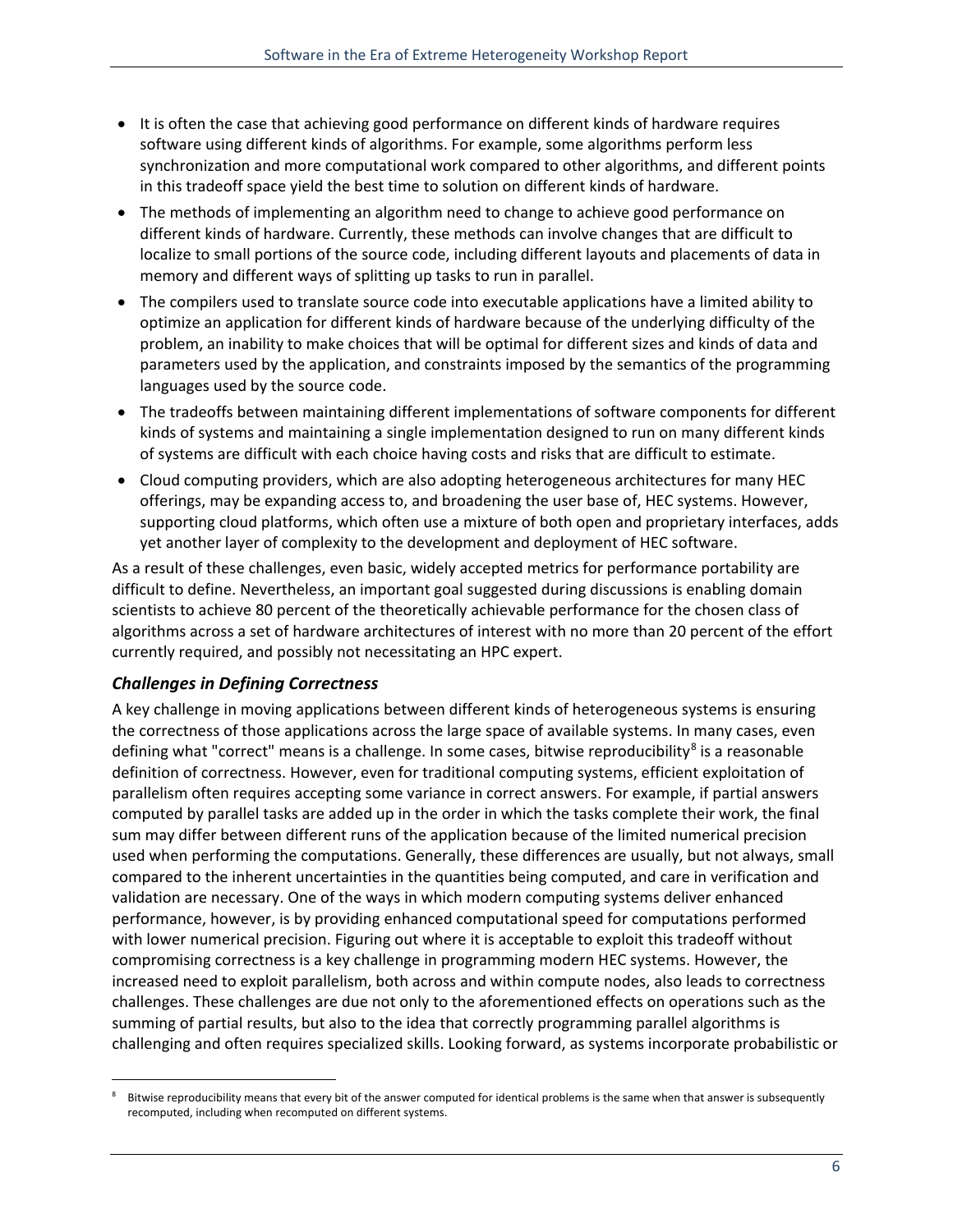quantum computing technologies, understanding how to define correct execution is expected to become even more challenging.

#### <span id="page-8-0"></span>*Role of Abstraction in Accommodating Heterogeneity*

As heterogeneous systems continue to proliferate and software is enhanced to work on this increasing variety of HEC systems, the software tends to become more complex. This complexity causes the software to be more difficult and costly to maintain and further develop, in part because it makes the software more challenging for its programmers to understand. As new developers are brought onto the development team for an application, and as other developers leave, the task of figuring out how and why the software works the way that it does, given the available documentation and the source code itself, becomes increasingly difficult and error prone. To mitigate this tendency toward complexity, abstraction is widely viewed as a key best practice. While figuring out how to break a complex piece of software into smaller components is itself often difficult, decomposing software so that it has layers of components, each with an abstract interface, allows the development of each component without a detailed understanding of the internal optimizations performed by the implementation of the layers below. As hardware, algorithmic techniques, and requirements evolve, these kinds of layered abstractions allow software changes to be localized to individual components instead of proliferating across the entire application's source code. While this general software engineering technique has long been a general best practice in software development, many widely used libraries, frameworks, and standards have now emerged to make this layered abstraction technique applicable to HEC development. Mathematical representation of computations is useful as a highest level of abstraction, but addressing performance requirements also requires representing aspects of the available implementation approaches as well. Abstraction libraries, frameworks, and programming environments implementing standards can also assist developers by providing useful correctness and performance feedback using the high-level information that use of those standard facilities implies. Modern HEC applications are generally composed from multiple classes of algorithms operating on multiple kinds of data structures, so composability of libraries specializing in certain kinds of algorithmic and data structures is an important requirement. Unfortunately, composability of software libraries, especially those making use of parallel execution, remains a significant challenge.

#### <span id="page-8-1"></span>*High-Productivity Programming Languages Uses*

In addition to libraries, frameworks, and standards for traditional high-performance languages such as C++ and Fortran, high-productivity languages such as Python are now commonly included in HEC application development.<sup>[9](#page-8-2)</sup> In part, this inclusion is the result of the increasing popularity of interactive programming environments, including web-based computational notebooks that can integrate with a huge ecosystem of available libraries for ML and other kinds of data analysis. Use of high-productivity languages brings reductions in the time to create new algorithmic implementations and add new functionality; however, even with the ability to invoke optimized subroutines authored in lower level languages, the integration into HEC applications both contributes to beneficial layered abstraction and creates additional technical challenges.

<span id="page-8-2"></span><sup>9</sup> Evans, Thomas M., Andrew Siegel, Erik W. Draeger, Jack Deslippe, Marianne M. Francois, Timothy C. Germann, William E. Hart, and Daniel F. Martin. "A survey of software implementations used by application codes in the Exascale Computing Project." *The International Journal of High Performance Computing Applications* (2021)[. https://journals.sagepub.com/doi/abs/10.1177/10943420211028940](https://journals.sagepub.com/doi/abs/10.1177/10943420211028940)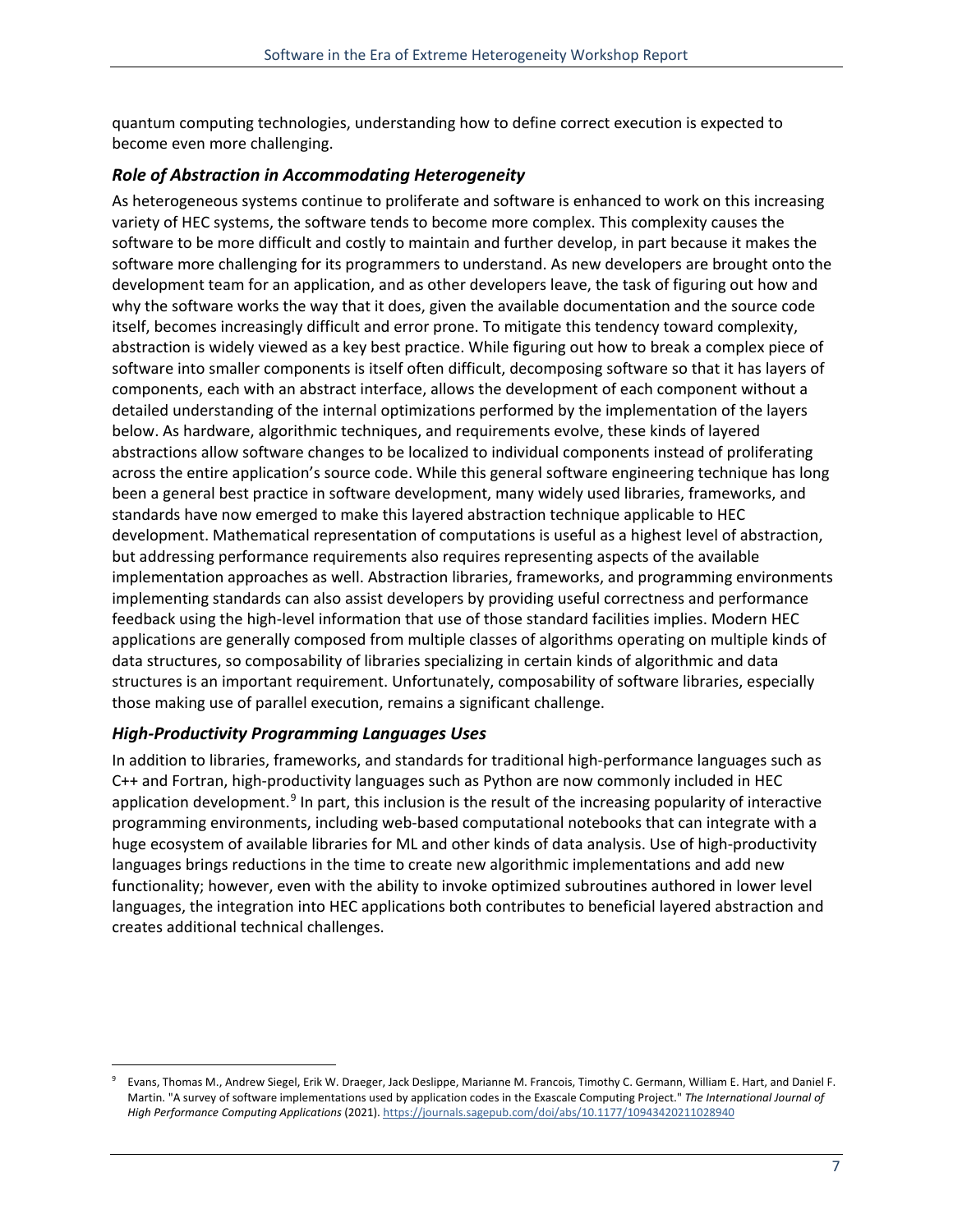High-productivity languages are often not designed to handle large amounts of data, exploit significant amounts of parallelism, or make it easy to predict the performance of its built-in constructs. More recently designed high-productivity languages, such as Julia<sup>[10](#page-9-1)</sup> or Chapel,<sup>[11](#page-9-2)</sup> may be better suited for HEC applications but currently lack the extensive ecosystem of the software libraries of Python and other more mature languages. Nevertheless, ML toolkits such as TensorFlow and PyTorch, which are generally used via their Python interfaces, contain sophisticated specialized compilers to provide high performance on heterogeneous systems despite the limitations of Python. [12](#page-9-3) Moreover, the underlying computational abstractions provided by these toolkits have been built upon by frameworks for probabilistic programming, generalized tensor programming, and other classes of HEC computations, thus providing examples of effective hardware abstraction layers for heterogeneous systems with highproductivity interfaces.

In some cases, high productivity has de facto standard library interfaces for capabilities for which there are no standardized interfaces at the C/C++/Fortran level. For example, Basic Linear Algebra Subprograms (BLAS)<sup>[13](#page-9-4)</sup> enjoy wide adoption, but there is not a corresponding widely adopted interface for sparse linear algebra or graph operations, while the NumPy/SciPy library pair<sup>[14](#page-9-5)</sup> provides widely used dense and sparse linear algebra interfaces for Python. Accordingly, to most effectively optimize modern HEC applications, the HEC computing ecosystem may benefit from programming environments that represent both high- and low-level code in a unified fashion.

#### <span id="page-9-0"></span>*Novel Programming Models*

Traditional methods of programming for HEC systems involve various variants of bulk synchronous parallel (BSP) programming methodologies. The MPI, version 1.0, which was released in 1994 and still represents the most widely used parallel execution interface on HEC systems, is a standardized interface designed around the BSP paradigm. While newer MPI versions have added one-sided interfaces and other capabilities to support less structured asynchronous programming, recent years have seen significant adoption of so-called MPI+X programming models. In part, this trend is driven by a need to take advantage of on-node shared memory in order to most efficiently exploit multi-core parallelism. OpenMP®, a standardized model<sup>[15](#page-9-6)</sup> layered in C, C++, and Fortran, is the most common model paired with MPI for this purpose. The MPI+X trend has accelerated, driven by the need to support computational accelerators, especially GPUs, because exploiting the parallelism exposed by GPUs generally requires a more structured set of programming methods and techniques that support more threads of execution than even MPI provides. As applications have increased in complexity, the BSP model has seemed less applicable, with task-oriented and dataflow-oriented models increasing in popularity. Following are descriptions of both models:

- *Task-oriented models* divide a computation into tasks that can be run in parallel, constrained by declared execution dependencies, by a high-performance scheduling algorithm.
- *Dataflow-oriented models* are similar to task-oriented models, but, in addition to the decomposition of the computation into tasks, the motion of data between the tasks is also placed within the purview of the scheduling and management system.

<span id="page-9-1"></span><sup>10</sup> The Julia Programming Language[: https://julialang.org/](https://julialang.org/)

<span id="page-9-2"></span><sup>11</sup> Chapel: Productive Parallel Programming[: https://chapel-lang.org/](https://chapel-lang.org/)

<span id="page-9-3"></span> $12$  Dai, Wei, and Daniel Berleant. "Benchmarking contemporary deep learning hardware and frameworks: A survey of qualitative metrics." In *2019 IEEE First International Conference on Cognitive Machine Intelligence (CogMI)*, pp. 148–155. IEEE, 2019. <https://ieeexplore.ieee.org/abstract/document/8998988/>

<span id="page-9-4"></span><sup>13</sup> BLAS (Basic Linear Algebra Subprograms)[: http://www.netlib.org/blas/](http://www.netlib.org/blas/)

<span id="page-9-5"></span><sup>14</sup> NumPy[: https://numpy.org/;](https://numpy.org/) SciPy:<https://scipy.org/>

<span id="page-9-6"></span><sup>&</sup>lt;sup>15</sup> OpenMP is standardized by the OpenMP ARB (Architecture Review Boards)[: https://www.openmp.org/](https://www.openmp.org/)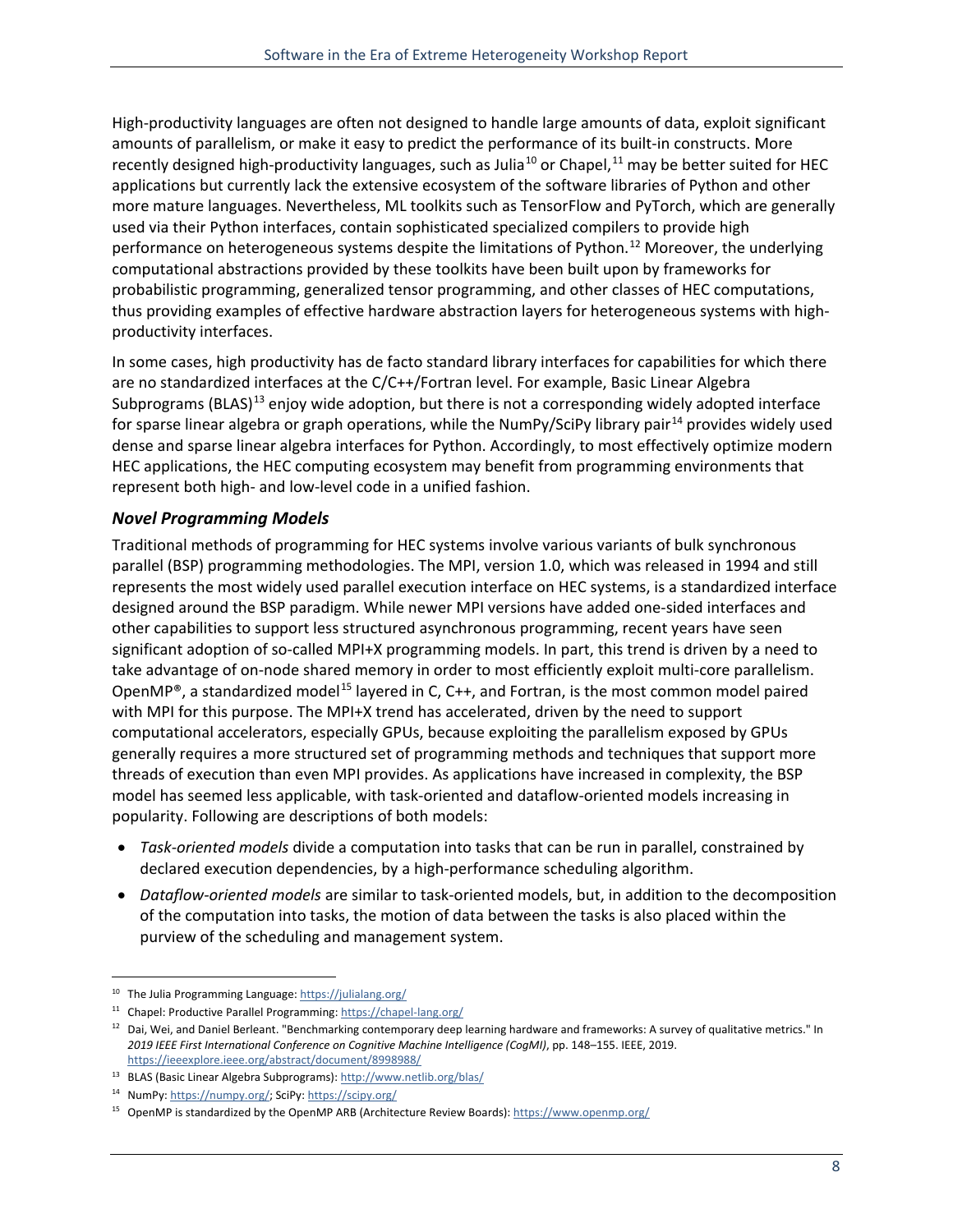OpenMP has long supported task-oriented programming, but many systems now provide capabilities for task-oriented or dataflow-oriented programming both across large distributed memory systems and on GPUs and other kinds of accelerators. Dataflow-oriented computing on large scales is also increasing in popularity for large-scale data science from the support of frameworks such as Apache Spark™,<sup>[16](#page-10-2)</sup> and for ML from the support of frameworks such as TensorFlow and PyTorch. At a low level, dataflow-oriented models are also common for programming field programmable gate arrays, coarse-grained reconfigurable architectures, and other spatial computational architectures. While not commonly used for computational accelerators in HEC systems, spatial architectures may become common, especially given the relative popularity of such architectural designs for ML accelerators. For general HEC application development, such models are not yet mature but do represent an active area of research and hold promise as a way of programming HEC systems at a higher level of abstraction than the current common methods.

#### <span id="page-10-0"></span>*Data Management Considerations*

Modern scientific applications tend to both produce and consume huge amounts of data. The large size required for datasets for ML training is a well-known challenge across many industries, and scientific ML often requires huge datasets; however, large data challenges extend to many other use cases as well. The amount of data produced by scientific experiments has increased exponentially in recent decades. Even the initial conditions used for physical simulations have grown in storage size, and the amount of data that modern scientific applications can produce is enormous. Determining how to load and manage the necessary data in memory is often difficult, especially given the multiple levels of modern memory and storage hierarchies, which include random access memory, persistent flash-style memory, solid state drives, and burst buffers.<sup>[17](#page-10-3)</sup> Storing all of the interesting states from physical simulations and data analysis procedures has become impractical, leading to more *in situ* reductions and recomputation; nevertheless, applications are often bottlenecked by write bandwidth and storage capacities. Compounding this challenge is the need to save more data to combat system resilience issues.

#### <span id="page-10-1"></span>*Opportunities for Artificial Intelligence*

AI presents opportunities to improve nearly all aspects of HEC system design and use. AI methods could improve the low-level design of computer architectures and could be embedded into the hardware itself to provide improved heuristics for dynamic, adaptive features such as branch prediction and interdevice data movement. AI technologies can potentially assist with collecting and interpreting profiling data on application performance. AI methods can be directly applied to challenges in compiler optimization, especially because the impact of many potential code transformations depends on the data being processed and other application parameters. Going further, the mapping of computational tasks to different kinds of computational accelerators and the tuning of those workloads to execute most efficiently on the chosen hardware represents a significant area of opportunity for AI technology. One of the potentially most impactful opportunities for AI lies in automating significant aspects of the overall software lifecycle. Beyond tuning, automating the creation, testing, documenting, integrating, and evolving software are all actively researched AI opportunities. While program synthesis and repair, as the areas are commonly called in academic literature, are major focuses of the research community, significant challenges remain. Areas of challenge include, but are not limited to, the following:

<span id="page-10-2"></span><sup>&</sup>lt;sup>16</sup> Apache Spark: Unified engine for large-scale data analytics[: https://spark.apache.org/](https://spark.apache.org/)

<span id="page-10-3"></span><sup>&</sup>lt;sup>17</sup> Koo, Donghun, Jaehwan Lee, Jialin Liu, Eun-Kyu Byun, Jae-Hyuck Kwak, Glenn K. Lockwood, Soonwook Hwang, Katie Antypas, Kesheng Wu, and Hyeonsang Eom. "An empirical study of I/O separation for burst buffers in HPC systems." *Journal of Parallel and Distributed Computing* 148 (2021): 96–108. <https://www.sciencedirect.com/science/article/pii/S0743731520303907>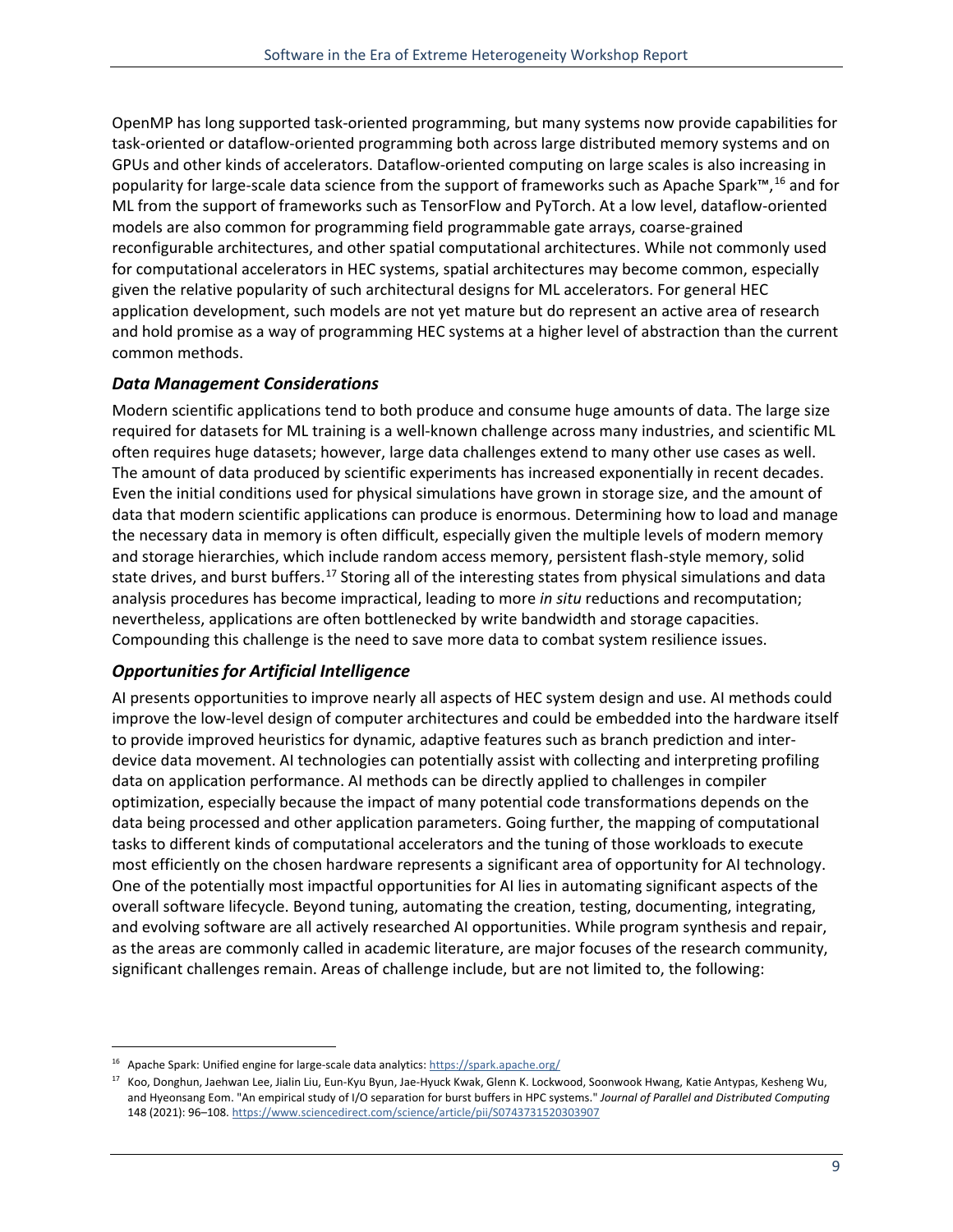- AI methods producing implementations that are correct should be verified, especially because real applications often have complex correctness requirements and because generating or changing code is often not a task that can be localized to changing only a small number of subroutines.
- The data required for supervised learning over the space of programs often seems impractically high, coverage of programming language constructs and algorithmic techniques is uneven, and the source code for programs often lacks information on the decision-making process that produced it. Additionally, unsupervised and semi-supervised learning is challenged by the large number of potential programs combined with the difficulty of automatically generating correct and interesting programs for use by AI training procedures. Even if these challenges are overcome, the process of generating code is expected to be an interactive and iterative process, for the same reasons that traditional development processes iterate to explore potential solutions and adapt to changing requirements.

#### <span id="page-11-0"></span>*Benchmarks and Proxy Applications*

Benchmarks and proxy applications have played a key role in the HEC ecosystem, allowing for the usageinformed design and characterization of HEC computing systems. While several recent efforts, such as those behind MLPerf,<sup>[18](#page-11-2)</sup> the SPEC ACCEL® benchmark suite,<sup>[19](#page-11-3)</sup> and the Exascale Computing Project (ECP) proxy application suite,<sup>[20](#page-11-4)</sup> have begun to address relevant needs for modern HEC systems, significant gaps remain. Traditional benchmarks and proxy applications represent only a single implementation strategy, but given the tremendous diversity of present and future HEC hardware, there is value in representing different ways of exploiting parallelism, data locality, data movement, and variable precision. New benchmarks and proxy applications can span the space from microbenchmarks representing small parts of algorithms to representations of complex, end-to-end workflows. Moreover, future systems may also expose to users or software developers different resilience properties, allowing for tradeoffs between performance and the visibility of hardware errors to be explicitly exposed. A more robust set of benchmarks and proxy applications can help address challenges in curating data for training AI-based methods, in training HPC professionals, in exploring the design spaces available for future hardware, and in characterizing HEC systems.

#### <span id="page-11-1"></span>*Challenges in Training and Education*

Training computer science students in the techniques and underlying principles relevant to heterogeneous computing is challenging, not only because compilers, system software, and hardware have been increasing in complexity, but also because the increasing diversity of hardware also requires a broad knowledge of different kinds of computing, memory, networking, and storage technologies. Abstraction layers can greatly assist with programming this complex array of systems in practice; however, from the perspective of computer science education, these add yet more critical topics to an already challenging curriculum. Educating non-computer science majors in programming modern HEC systems is likewise challenging; while the technical depth required is not the same as for computer science students, the software and hardware ecosystem has been evolving quickly. Additionally, given the significant degree to which lower level hardware properties are exposed to application developers, mature curricula are nearly impossible to develop. Sophisticated abstraction layers and tools, along with robust interdisciplinary collaboration, are viewed as essential, given these educational challenges. Developing complex software, especially as part of relatively large teams, requires a number of skills, including knowing how to do the following:

<span id="page-11-2"></span><sup>18</sup> MLPerf benchmark suites, produced by MLCommons: <https://mlcommons.org/>

<span id="page-11-3"></span><sup>19</sup> Standard Performance Evaluation Corporation (SPEC) ACCEL benchmark suite[: https://www.spec.org/accel/](https://www.spec.org/accel/)

<span id="page-11-4"></span><sup>&</sup>lt;sup>20</sup> Exascale Computing Project (ECP) Proxy Apps Suite[: https://proxyapps.exascaleproject.org/ecp-proxy-apps-suite/](https://proxyapps.exascaleproject.org/ecp-proxy-apps-suite/)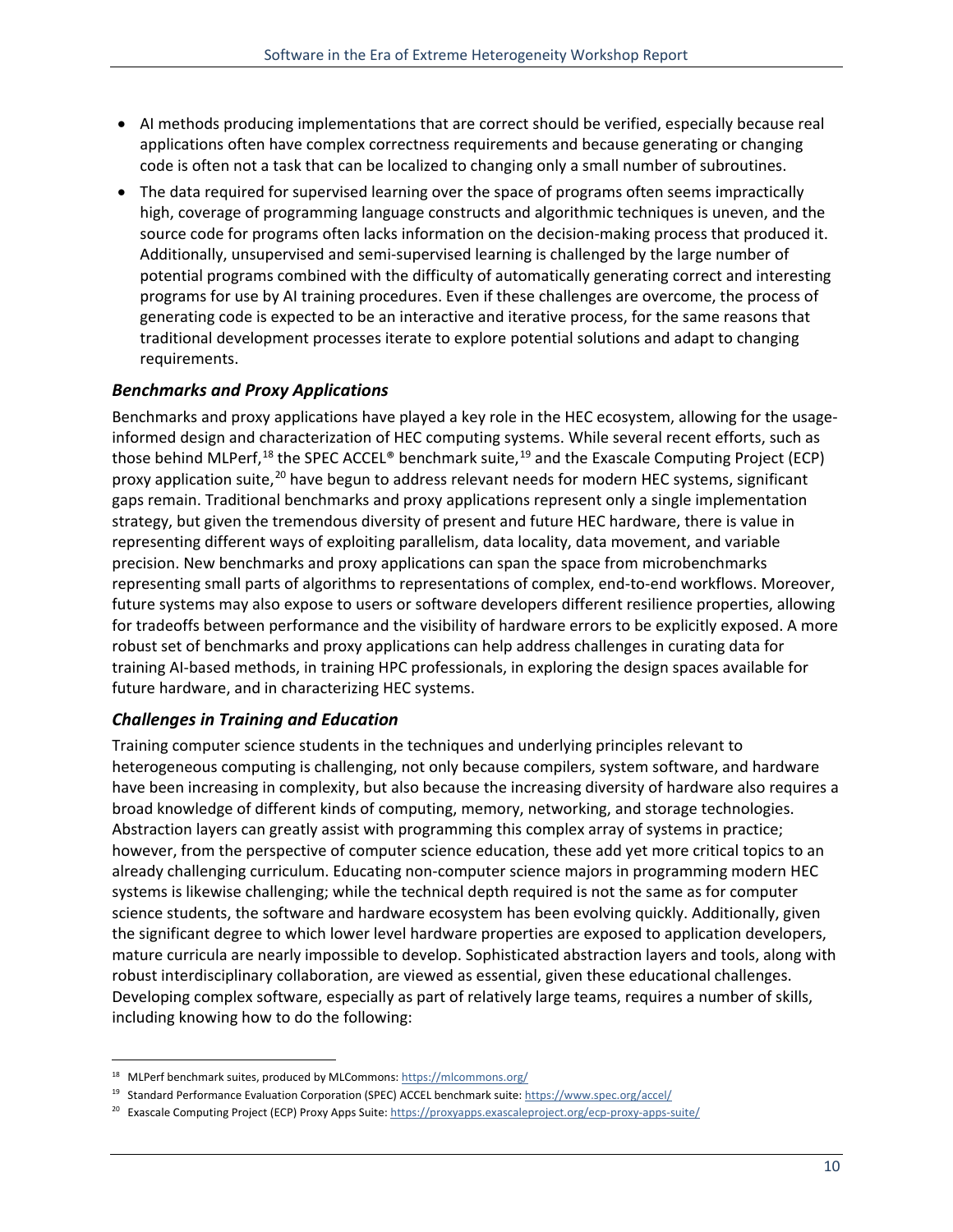- Derive data layout, placement, and locality combined with task assignment and scheduling on GPUs and other accelerators.
- Design and develop portable, composable, modular, and resilient software for distributed systems with proper layering and abstraction.
- Structure software to provide the desired levels of accuracy, uncertainty quantification, and reproducibility when integrated into larger workflows.
- Gather requirements from users and other stakeholders, and reflect those requirements in usabilitymaximizing designs.
- Make use of prototypes and exploratory development with well-defined goals, and transition to production-focused development at appropriate stages in a project.
- Productively develop and maintain software throughout its entire lifecycle in accordance with best practices for agile project management.
- Follow best practices for software development, including following coding conventions, providing informative documentation, and developing other techniques that maximize maintainability.
- Use modern software engineering practices and tools for testing, continuous integration, static checking, version control, code review, and other tasks that enhance productivity and software reliability.
- Select programming languages, development tools, external libraries, and other dependencies, considering technical suitability, combined with project maturity, support availability, licensing structure, and other non-technical considerations.

### <span id="page-12-0"></span>**Session III: Workforce and Tools**

Session III of the workshop focused on how rapid changes in computer architecture toward heterogeneity are exacerbating the already challenging task of supporting software on high-end systems. The session concentrated on questions of the human challenges of software development, evolution, and porting and on how the requirements of preparing people to develop, effectively use, and support software in the era of extreme heterogeneity can be eased.

#### <span id="page-12-1"></span>**Resources To Increase the Value of Cyberinfrastructure**

It has been demonstrated that, when institutions invest in cyberinfrastructure (CI) (including HEC resources), the return on that investment can be substantial. The investment includes facilities, but it also includes the people required to staff and to provide services needed for those facilities and for those who use the facilities.<sup>[21](#page-12-2)</sup> The value that CI brings to the larger scientific enterprise should be better understood and supported from both producer and consumer perspectives. The session focused on CI professionals, such as research software engineers,<sup>[22](#page-12-3)</sup> data librarians, and system administrators, who play important roles in the research and education enterprise. Vital issues included the following:

- Career paths for CI professionals, particularly those in academia, should be established and better defined by the institutions relying on these skilled individuals.
- Creation of effective pipelines from industry to academia, and vice versa, needs attention. Training and retraining programs that cross industry and academia could be extremely valuable in enlarging the CI workforce and in providing new and interesting opportunities for both existing staff and students. Proposals for Federal grants could require including a development plan for CI

<span id="page-12-2"></span><sup>&</sup>lt;sup>21</sup> "CI Workforce Development Workshop 2020.[" https://www.rcac.purdue.edu/ciworkforce2020/](https://www.rcac.purdue.edu/ciworkforce2020/)

<span id="page-12-3"></span><sup>22</sup> "U.S. Research Software Engineer Association.[" https://us-rse.org](https://us-rse.org/)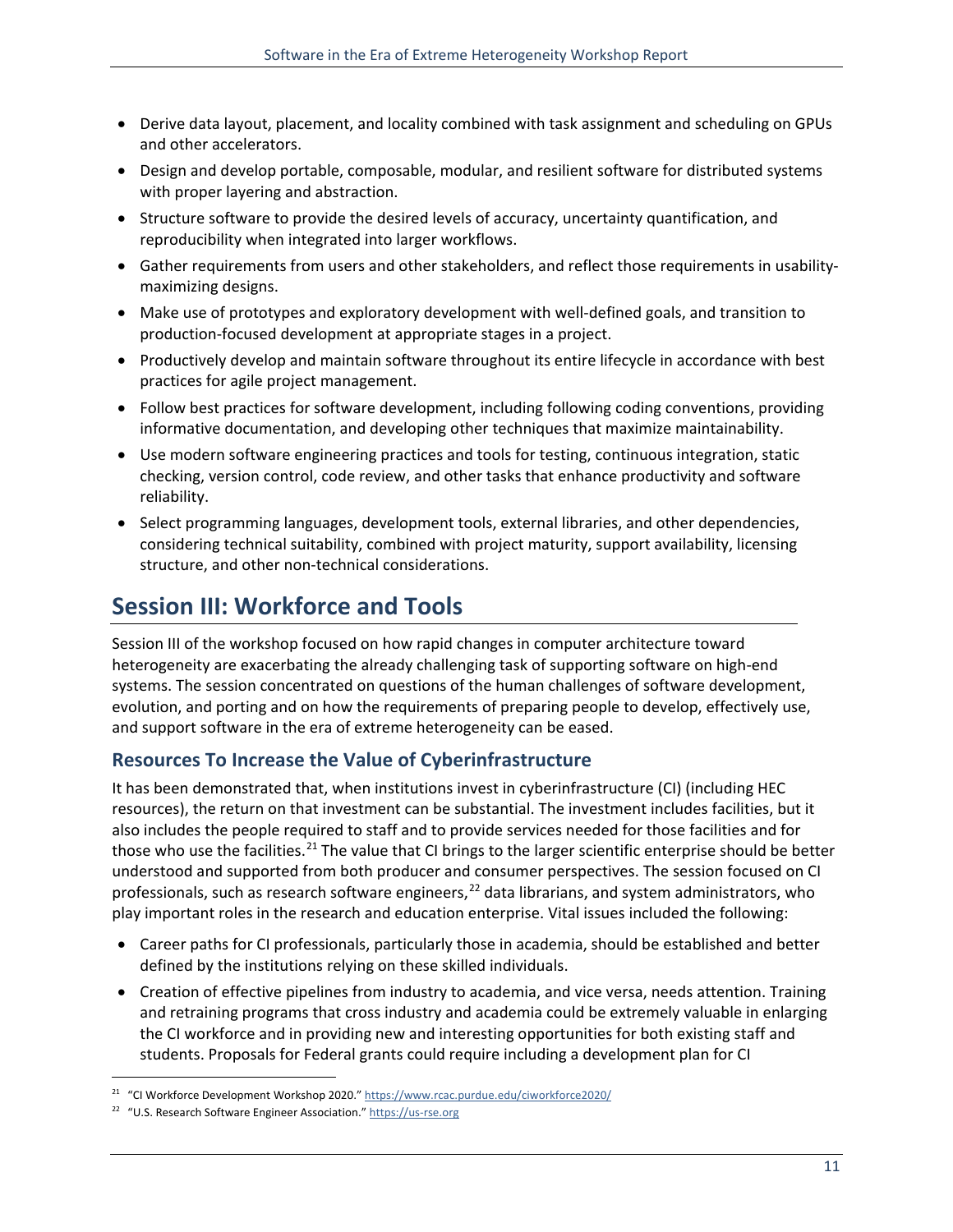professionals as is currently done for postdoctoral scientists at some agencies. Curricula changes should occur at universities in all CI technologies, but software engineering with minors and certificate programs in CI are particularly valuable pathways in this context.

- Attracting a larger and more diverse workforce, especially members of underrepresented groups, by recruiting students from smaller universities and community colleges has the potential to enlarge the talent pool of available CI professionals. Workshops, tutorials, webinars, and bootcamps could play an important role in preparing a literate and capable CI workforce.
- More incentives to encourage people to pursue a career in CI technologies are critical.

Details of these vital issues are covered in detail in the following subsections.

#### <span id="page-13-0"></span>**Incentive Systems To Produce Sustainable, High-Quality Scientific Software**

CI professionals play an essential role in producing high-quality, reproducible scientific results, but there is no real viable career path through academia and many other research institutions to ensure that these individuals have permanent positions with growth potential.<sup>[23](#page-13-2)</sup> A major challenge is how that culture can be changed. The problem is exacerbated for institutions with many small research groups. A potential solution is to incorporate software and data CI professionals into computational science teams, requiring funding for CI professionals into grant proposals and creation of institutional funding sources.

Another potential solution is to engage industry to create a pipeline for CI professional staff in both directions between research institutions and industry, with an appropriate incentive structure in each direction. Creating partnerships between academia and Government institutes/labs to share best practices on producing high-quality software and data products can also help address recruiting and retention challenges.<sup>[24](#page-13-3)</sup> Incentives could attract students to learn how to produce reliable software that generates reproducible computational results. The use of such incentives, however, often requires tradeoffs between productivity and educational opportunities for graduate and undergraduate students.

Possible solutions include minor and certificate programs and specifically interdisciplinary curricula, stressing how software and data products are a path to scientific discovery. Researchers should focus on attracting a larger, more diverse pool of talent for CI professional positions by modifying social and technical practices to make computational science more accessible and attractive to a wider range of people with different skill sets and educational backgrounds. Finally, research on developing and using software and data properly in research, sometimes called research software science, is needed to leverage the skills of cognitive and social science researchers to develop a quantitative understanding of the best practices that should be incentivized.

#### <span id="page-13-1"></span>**Artificial Intelligence and Machine Learning for Productivity**

The potential impact of AI and ML on improving productivity is significant. AI/ML ideas are affecting many fields of science and technology, both in data-intensive computing and in more traditional areas of simulations. These ideas impact the design of software, compilers, and many other tools used by computer and data science and engineering researchers and professionals. A major issue determining how these technologies can reduce the effort of people in producing reliable, robust software and tools.

<span id="page-13-2"></span><sup>&</sup>lt;sup>23</sup> "Transforming science through infrastructure: NSF's blueprint for a national cyberinfrastructure ecosystem for science and engineering in the 21st century: Blueprint for cyberinfrastructure learning and workforce development.[" https://www.nsf.gov/cise/oac/vision/blueprint-](https://www.nsf.gov/cise/oac/vision/blueprint-2019/CI-LWD.pdf)[2019/CI-LWD.pdf](https://www.nsf.gov/cise/oac/vision/blueprint-2019/CI-LWD.pdf)

<span id="page-13-3"></span><sup>&</sup>lt;sup>24</sup> Exemplary efforts include Better Scientific Software (BSSw) [\(https://bssw.io/\)](https://bssw.io/) and Interoperable Design of Extreme-scale Application Software (IDEAS) [\(https://ideas-productivity.org/\).](https://ideas-productivity.org/)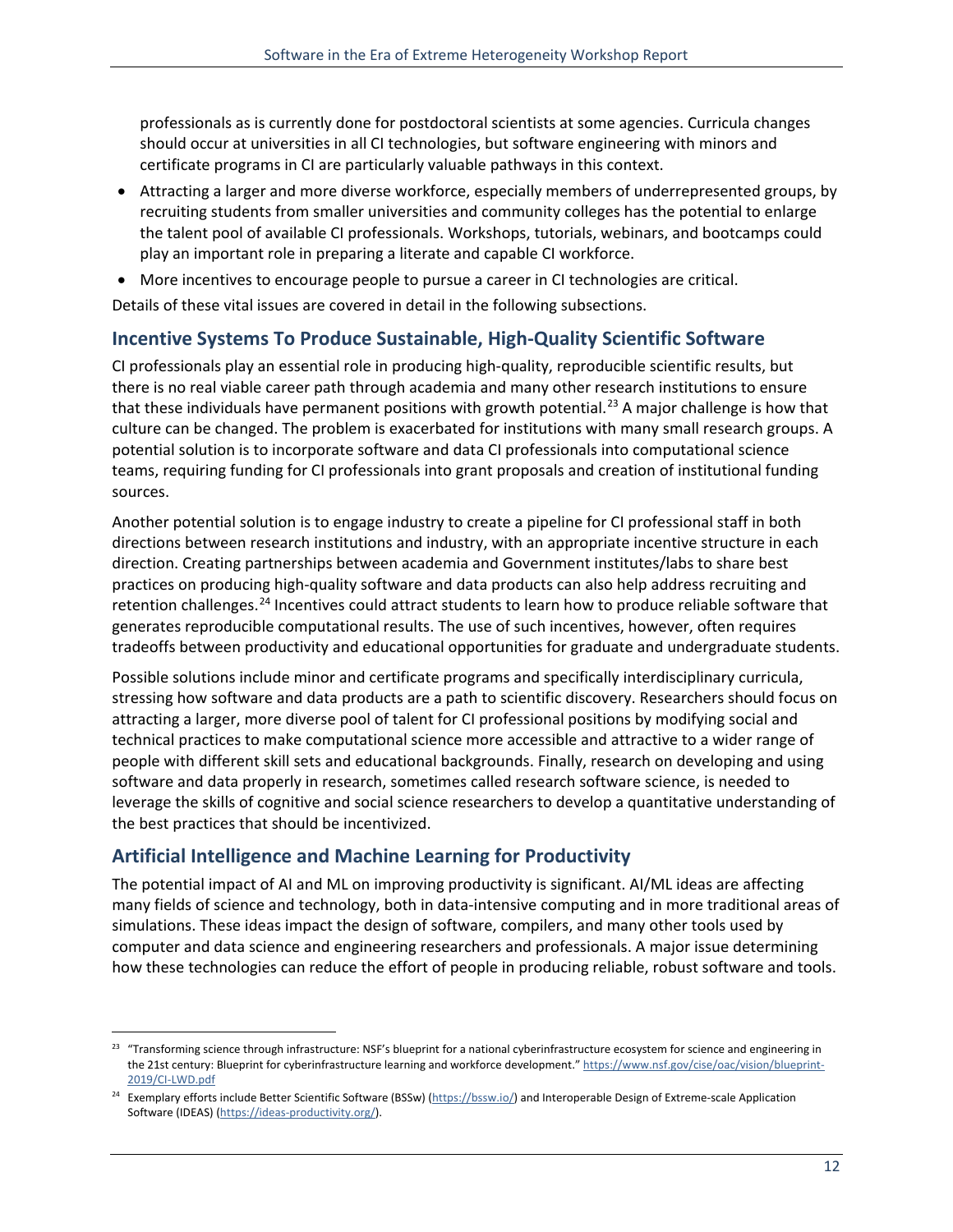One key point is the need to collect data systematically from systems, applications, networks, etc., to train ML models and prioritize data collection in evaluating project proposals at Federal agencies.

The entire human workflow should be examined for opportunities to apply AI and ML. This includes applications, recommender systems, experimental design, simulations, and chatbots. For simulations, AI and ML may be used for many purposes, including reducing the number of simulations run, reducing simulation time, extracting more information from computations already being run, and automating scientific workflow tasks. Another approach for recruiting talent into the CI workforce is to capitalize on the high profile of AI and ML today among students and CI professionals by emphasizing the new and exciting role that they are playing in HEC. One barrier to adoption of AI and ML is the training required to integrate these technologies into standard computational science methodologies. Investigation into how industry and research lab advances in AI and ML tools can be adapted to HEC needs, where performance and scale matter, is needed.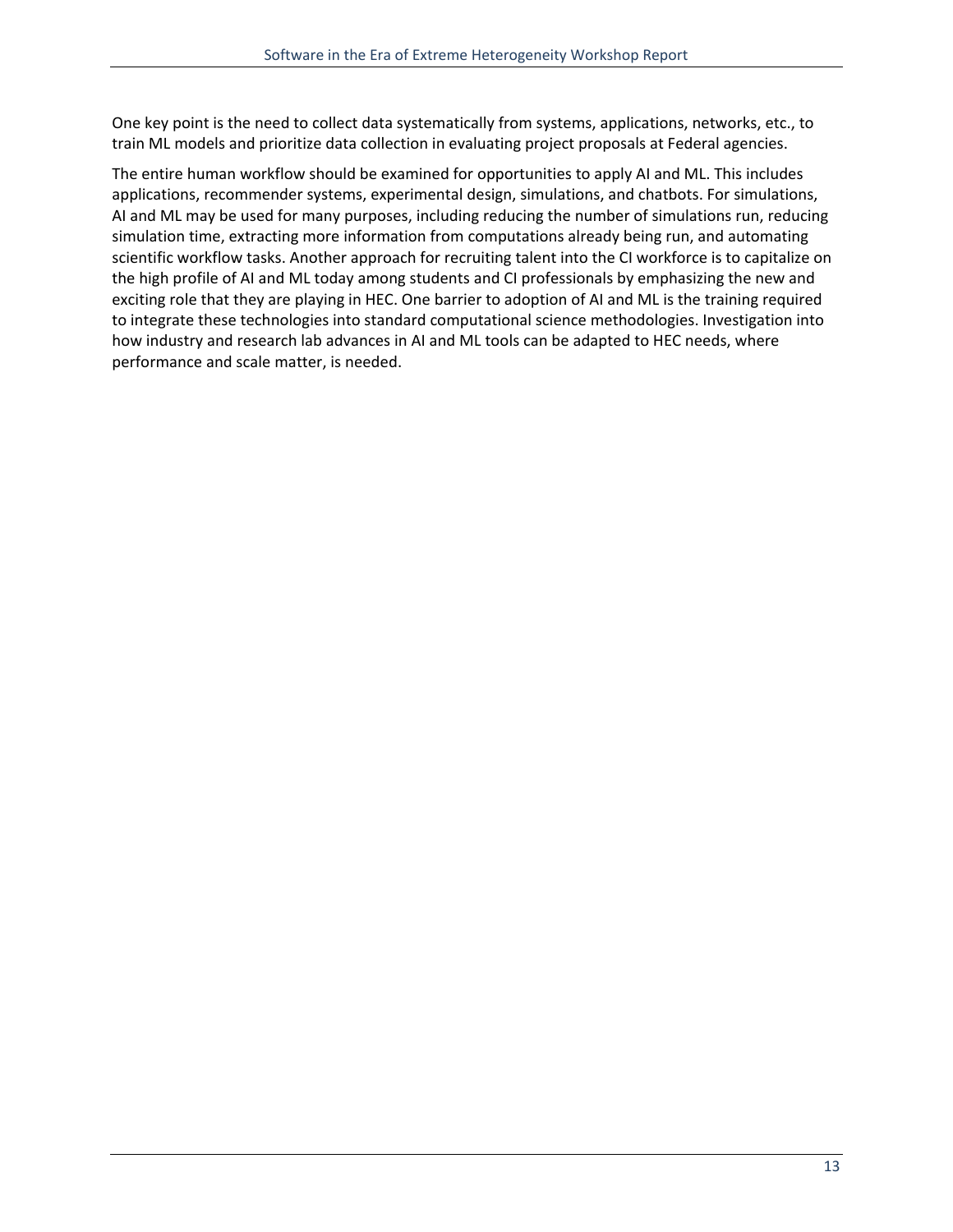# <span id="page-15-0"></span>**List of Abbreviations and Acronyms**

| Item         | Spell-out                                                      |
|--------------|----------------------------------------------------------------|
| AI           | artificial intelligence                                        |
| <b>BLAS</b>  | Basic Linear Algebra Subprograms                               |
| <b>BSP</b>   | bulk synchronous parallel                                      |
| CI           | cyberinfrastructure                                            |
| DoD          | Department of Defense                                          |
| DOE/SC       | Department of Energy Office of Science                         |
| <b>ECP</b>   | <b>Exascale Computing Project</b>                              |
| GPU          | graphics processing unit                                       |
| <b>HEC</b>   | <b>High End Computing</b>                                      |
| <b>HPC</b>   | high-performance computing                                     |
| <b>IWG</b>   | <b>Interagency Working Group</b>                               |
| ML           | machine learning                                               |
| <b>MPI</b>   | message passing interface                                      |
| <b>NCO</b>   | <b>National Coordination Office</b>                            |
| <b>NIST</b>  | National Institute of Standards and Technology                 |
| <b>NITRD</b> | Networking and Information Technology Research and Development |
| <b>NOAA</b>  | National Oceanic and Atmospheric Administration                |
| <b>NRL</b>   | Naval Research Laboratory                                      |
| <b>NSF</b>   | <b>National Science Foundation</b>                             |
| SPSQ         | Software Productivity, Sustainability, and Quality             |